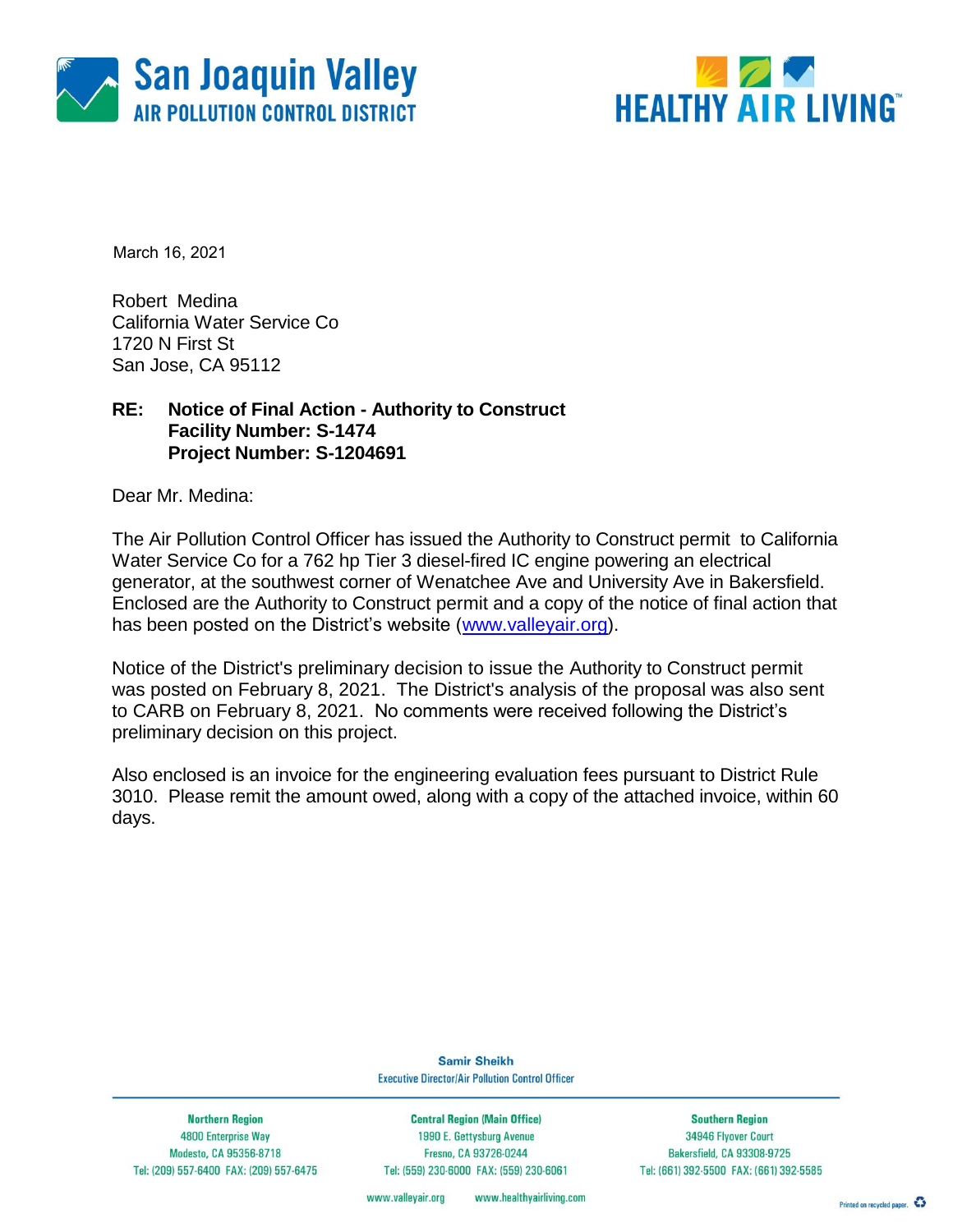March 16, 2021

Mr. Robert Medina Page 2

Thank you for your cooperation in this matter. If you have any questions, please contact Mr. Leonard Scandura at (661) 392-5500.

Sincerely,

Scandma hemal

Brian Clements Director of Permit Services

BC:ta

**Enclosures** 

cc: Courtney Graham, CARB (w/ enclosure) via email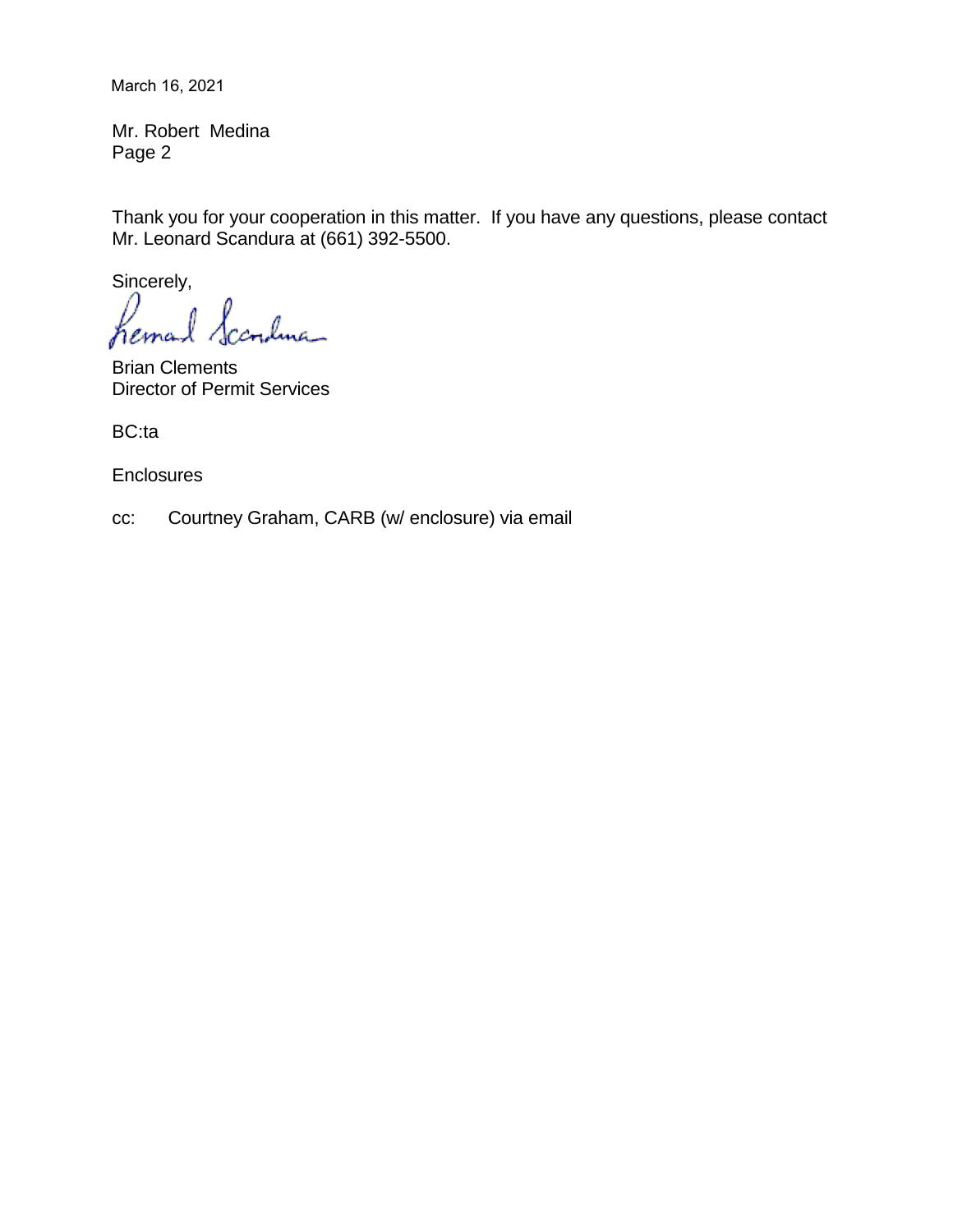



Facility # S-1474 CALIFORNIA WATER SERVICE CO PO BOX 49033 SAN JOSE, CA 95161

# AUTHORITY TO CONSTRUCT (ATC)

### QUICK START GUIDE

- 1. Pay Invoice: Please pay enclosed invoice before due date.
- 2. Fully Understand ATC: Make sure you understand ALL conditions in the ATC prior to construction, modification and/or operation.
- 3. Follow ATC: You must construct, modify and/or operate your equipment as specified on the ATC. Any unspecified changes may require a new ATC.
- 4. Notify District: You must notify the District's Compliance Department, at the telephone numbers below, upon start-up and/or operation under the ATC. Please record the date construction or modification commenced and the date the equipment began operation under the ATC. You may NOT operate your equipment until you have notified the District's Compliance Department. A startup inspection may be required prior to receiving your Permit to Operate.
- 5. Source Test: Schedule and perform any required source testing. See http://www.valleyair.org/busind/comply/source\_testing.htm for source testing resources.
- 6. Maintain Records: Maintain all records required by ATC. Records are reviewed during every inspection (or upon request) and must be retained for at least 5 years. Sample record keeping forms can be found at http://www.valleyair.org/busind/comply/compliance\_forms.htm.

By operating in compliance, you are doing your part to improve air quality for all Valley residents.

#### For assistance, please contact District Compliance staff at any of the telephone numbers listed below.

**Northern Region** 4800 Enterprise Way Modesto, CA 95356-8718 Tel: (209) 557-6400 FAX: (209) 557-6475

**Samir Sheikh Executive Director/Air Pollution Control Officer** 

**Central Region (Main Office)** 1990 E. Gettysburg Avenue Fresno, CA 93726-0244 Tel: (559) 230-6000 FAX: (559) 230-6061

**Southern Region** 34946 Flyover Court Bakersfield, CA 93308-9725 Tel: (661) 392-5500 FAX: (661) 392-5585

www.valleyair.org www.healthyairliving.com

Printed on recycled paper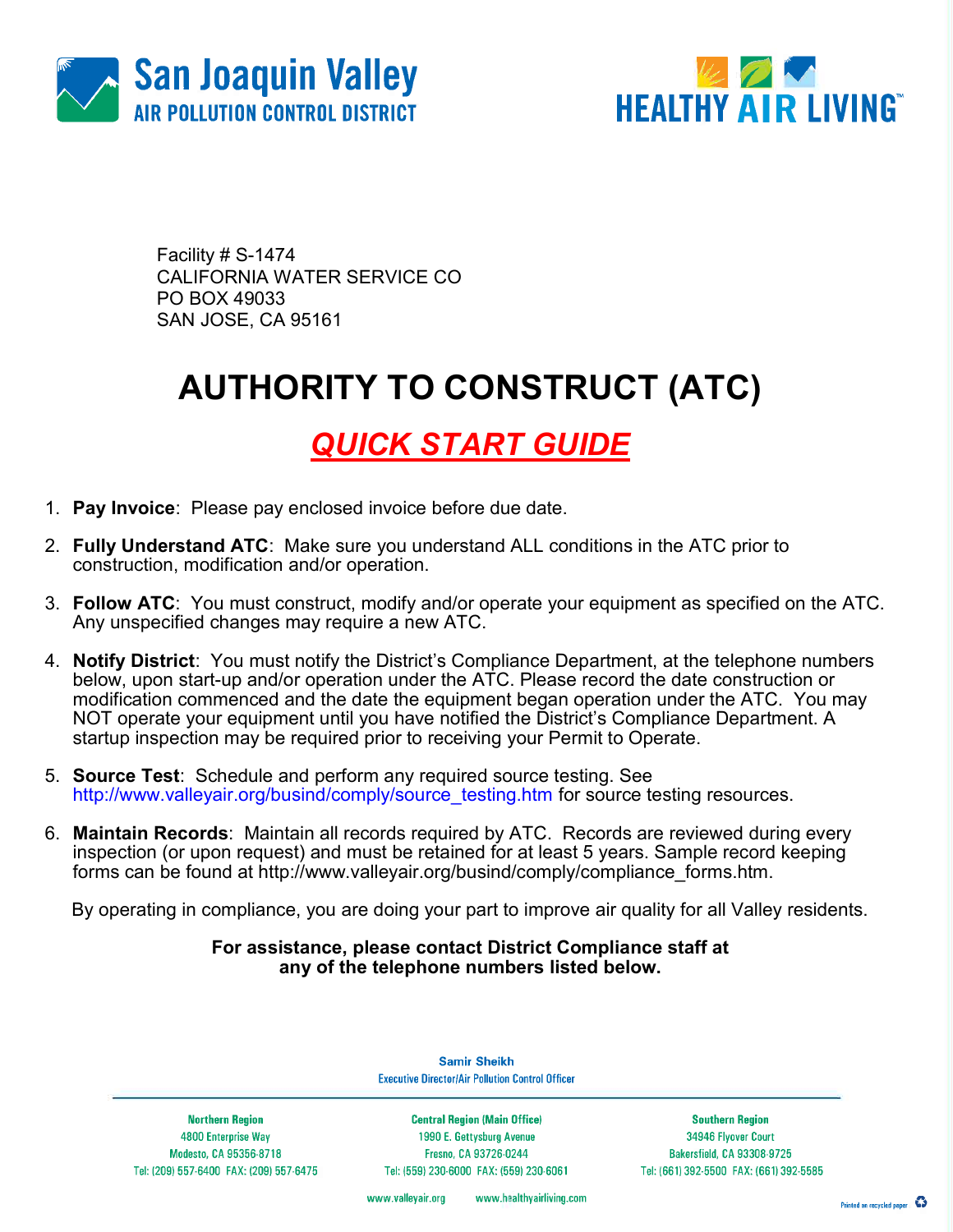



## AUTHORITY TO CONSTRUCT

PERMIT NO: S-1474-3-0 ISSUANCE DATE: 03/15/2021

LEGAL OWNER OR OPERATOR: CALIFORNIA WATER SERVICE CO MAILING ADDRESS: PO BOX 49033 SAN JOSE, CA 95161

LOCATION: UNIVERSITY AVE & WENATCHEE ST BAKERSFIELD, CA 93306

#### EQUIPMENT DESCRIPTION:

762 BHP (INTERMITTENT) CATERPILLAR MODEL C15 TIER 3 CERTIFIED DIESEL-FIRED EMERGENCY STANDBY IC ENGINE POWERING AN ELECTRICAL GENERATOR

### CONDITIONS

- 1. No air contaminant shall be released into the atmosphere which causes a public nuisance. [District Rule 4102]
- 2. No air contaminant shall be discharged into the atmosphere for a period or periods aggregating more than three minutes in any one hour which is as dark as, or darker than, Ringelmann 2 or 40% opacity. [District Rule 4101 and CH&SC 41701.6]
- 3. Particulate matter emissions shall not exceed 0.1 grains/dscf in concentration. [District Rule 4201]
- 4. The exhaust stack shall vent vertically upward. The vertical exhaust flow shall not be impeded by a rain cap (flapper ok), roof overhang, or any other obstruction. [District Rule 4102]
- 5. This engine shall be equipped with a non-resettable hour meter with a minimum display capability of 9,999 hours, unless the District determines that a non-resettable hour meter with a different minimum display capability is appropriate in consideration of the historical use of the engine and the owner or operator's compliance history. [District Rule 4702 and 17 CCR 93115]
- 6. Only CARB certified diesel fuel containing not more than 0.0015% sulfur by weight is to be used. [District Rules 2201 and 4801, and 17 CCR 93115]
- 7. Emissions from this IC engine shall not exceed any of the following limits: 4.01 g-NOx/bhp-hr, 1.19 g-CO/bhp-hr, or 0.07 g-VOC/bhp-hr. [District Rule 2201 and 17 CCR 93115]

#### CONDITIONS CONTINUE ON NEXT PAGE

YOU MUST NOTIFY THE DISTRICT COMPLIANCE DIVISION AT (661) 392-5500 WHEN CONSTRUCTION IS COMPLETED AND PRIOR TO OPERATING THE EQUIPMENT OR MODIFICATIONS AUTHORIZED BY THIS AUTHORITY TO CONSTRUCT. This is NOT a PERMIT TO OPERATE. Approval or denial of a PERMIT TO OPERATE will be made after an inspection to verify that the equipment has been constructed in accordance with the approved plans, specifications and conditions of this Authority to Construct, and to determine if the equipment can be operated in compliance with all Rules and Regulations of the San Joaquin Valley Unified Air Pollution Control District. Unless construction has commenced pursuant to Rule 2050, this Authority to Construct shall expire and application shall be cancelled two years from the date of issuance. The applicant is responsible for complying with all laws, ordinances and regulations of all other governmental agencies which may pertain to the above equipment.

Samir Sheikh, Executive Director / APCO

ema  $\mathbf{y}$  and the set of the set of the set of the set of the set of the set of the set of the set of the set of the set of the set of the set of the set of the set of the set of the set of the set of the set of the set of

Brian Clements, Director of Permit Services S-1474-3-0 : Mar 15 2021 5:11PM -- AGUIRRET : Joint Inspection NOT Required

Southern Regional Office • 34946 Flyover Court • Bakersfield, CA 93308 • (661) 392-5500 • Fax (661) 392-5585